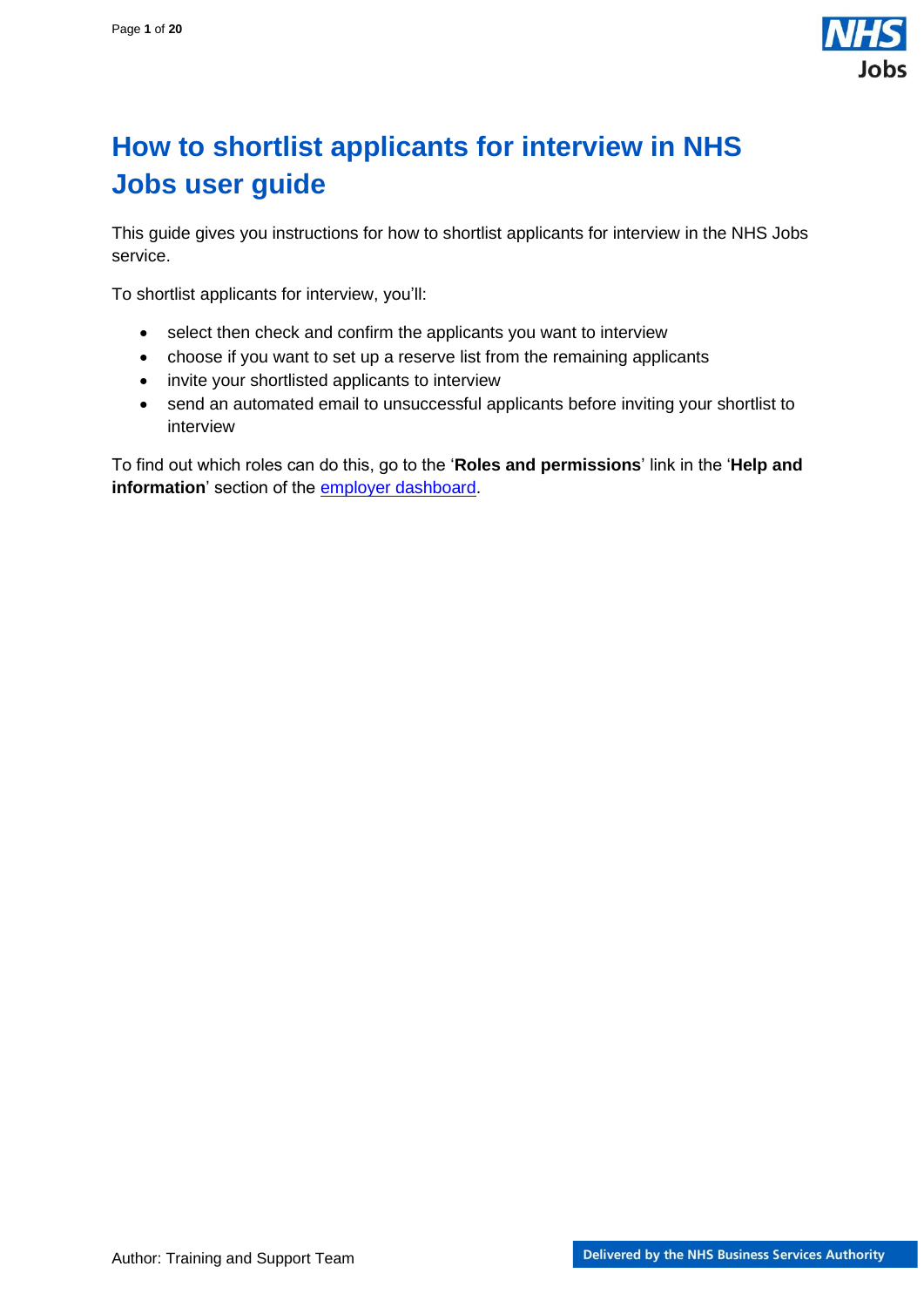# **Contents**

| Do you want to provide an email address for unsuccessful applicants to get feedback? 15 |
|-----------------------------------------------------------------------------------------|
|                                                                                         |
|                                                                                         |
|                                                                                         |
|                                                                                         |
|                                                                                         |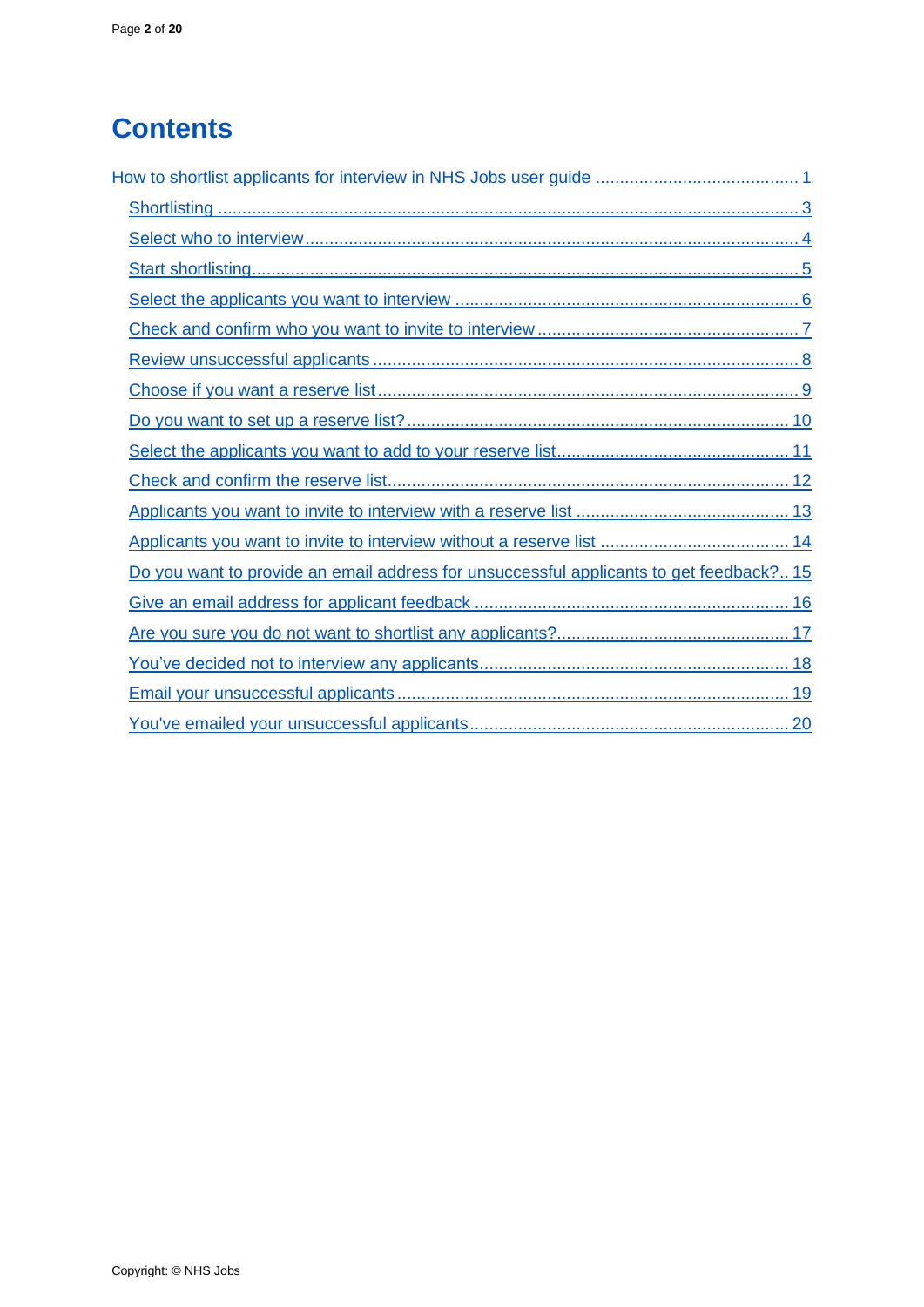## <span id="page-2-0"></span>**Shortlisting**

This page gives you instructions for how to access a job listing at shortlisting.

**Important:** You must have a job listing at the shortlisting recruitment stage to select your shortlist.

To access a job listing at shortlisting, complete the following step:

**1.** Select the '**Shortlisting'** link.

| <b>NHS</b><br><b>Jobs</b> |                                                                 | You're viewing NHS BSA Training<br>Change<br>Signed in as NHSBSA Training Sign Out |
|---------------------------|-----------------------------------------------------------------|------------------------------------------------------------------------------------|
|                           | <b>BETA</b> Your feedback will help us to improve this service. |                                                                                    |
| <b>NHS BSA Training</b>   |                                                                 | What you can do                                                                    |
| <b>Dashboard</b>          |                                                                 |                                                                                    |
| Tasks by stage            | <b>Listings by user</b>                                         | <b>Create a job listing</b>                                                        |
|                           |                                                                 | <b>Search for a listing</b>                                                        |
| Showing tasks for         |                                                                 | <b>Search for an applicant</b>                                                     |
| All users                 | $\check{ }$                                                     |                                                                                    |
| <b>Draft</b>              | 57 - on track 21, overdue 36                                    | <b>Manage the account</b>                                                          |
|                           |                                                                 | <b>Manage users</b>                                                                |
| <b>Approvals</b>          | 8 - on track 1, due 3, overdue 4                                | At risk applicants                                                                 |
|                           |                                                                 | <b>Accredited logos</b>                                                            |
| <b>Published</b>          | 1 - on track 0, overdue 1                                       | <b>Key performance indicators</b><br>(KPIS)                                        |
|                           |                                                                 | <b>Approval settings</b>                                                           |
| <b>Shortlisting</b>       | 62 - on track 16, due 6, overdue 40                             | Departments<br><b>Welsh listings</b>                                               |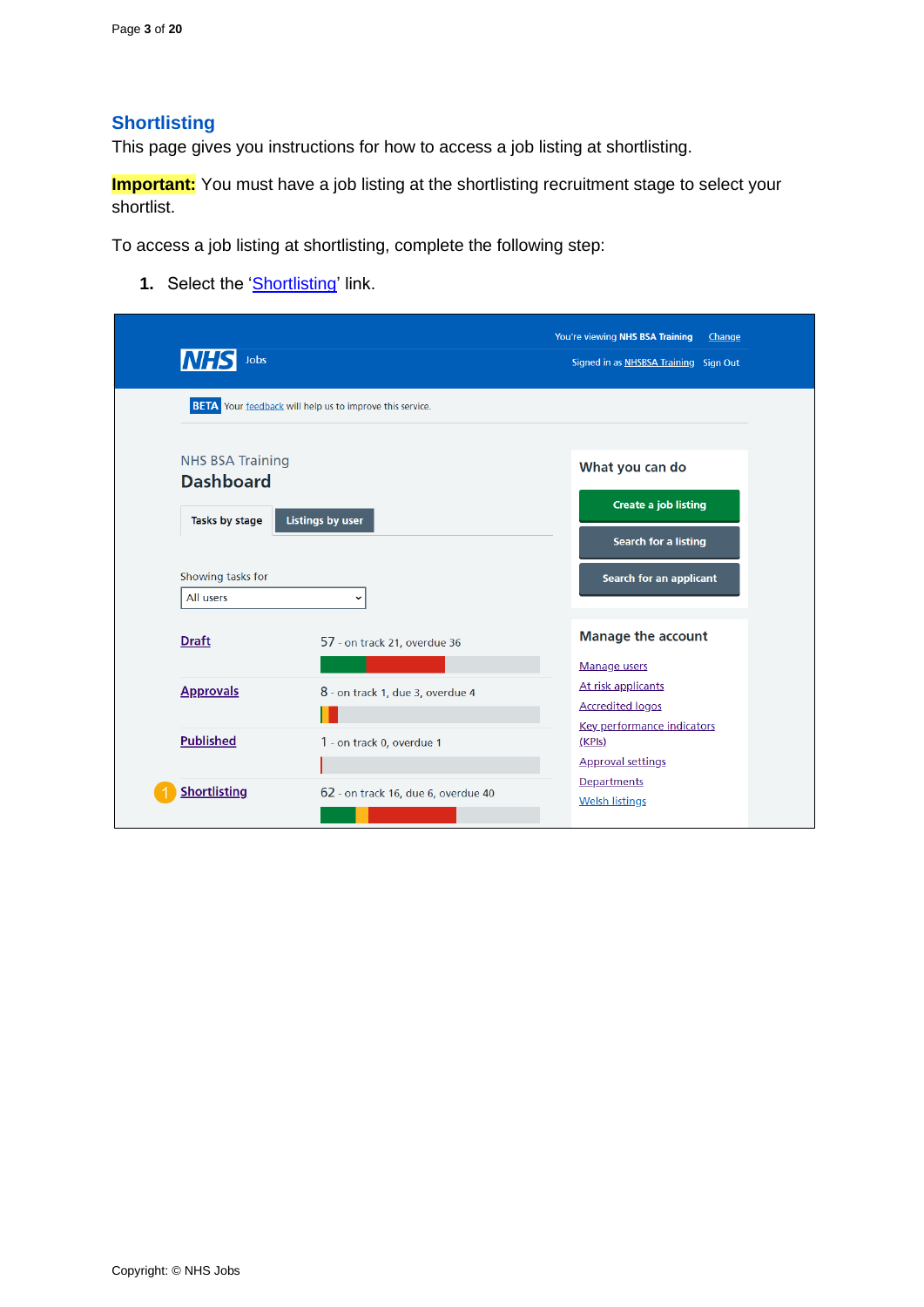## <span id="page-3-0"></span>**Select who to interview**

This page gives you instructions for how to select who to interview.

Find the job listing and complete the following step:

- **1.** Select the 'Job title' link to view the job listing details (optional).
- 2. Select the ['Select who to interview'](#page-4-0) link.

| Jobs<br><b>NHS</b>                                              |                                |                                           |                                     | You're viewing NHS BSA Training<br>Change<br>Signed in as NHSBSA Training Sign Out |
|-----------------------------------------------------------------|--------------------------------|-------------------------------------------|-------------------------------------|------------------------------------------------------------------------------------|
| <b>BETA</b> Your feedback will help us to improve this service. |                                |                                           |                                     |                                                                                    |
| < Go back<br><b>NHS BSA Training</b><br><b>Shortlisting</b>     |                                |                                           |                                     |                                                                                    |
| Showing tasks for<br>All users                                  | $\check{ }$                    |                                           |                                     |                                                                                    |
| Showing tasks<br>All                                            | $\checkmark$                   |                                           |                                     |                                                                                    |
| <b>Shortlisting</b><br>Job title                                | <b>Deadline</b>                | <b>Scoring not completed</b>              | <b>Task</b>                         | What needs doing next                                                              |
| <b>Training and Support</b><br>Lead<br>T1111-22-8471            | 15 Sep 2022<br><b>ON TRACK</b> |                                           | Ready to select who<br>to interview | Select who to interview                                                            |
|                                                                 |                                |                                           |                                     |                                                                                    |
| <b>Terms and conditions</b><br><b>Privacy policy</b>            |                                | <b>Accessibility Statement</b><br>Cookies | How to create and publish jobs      | © Crown copyright                                                                  |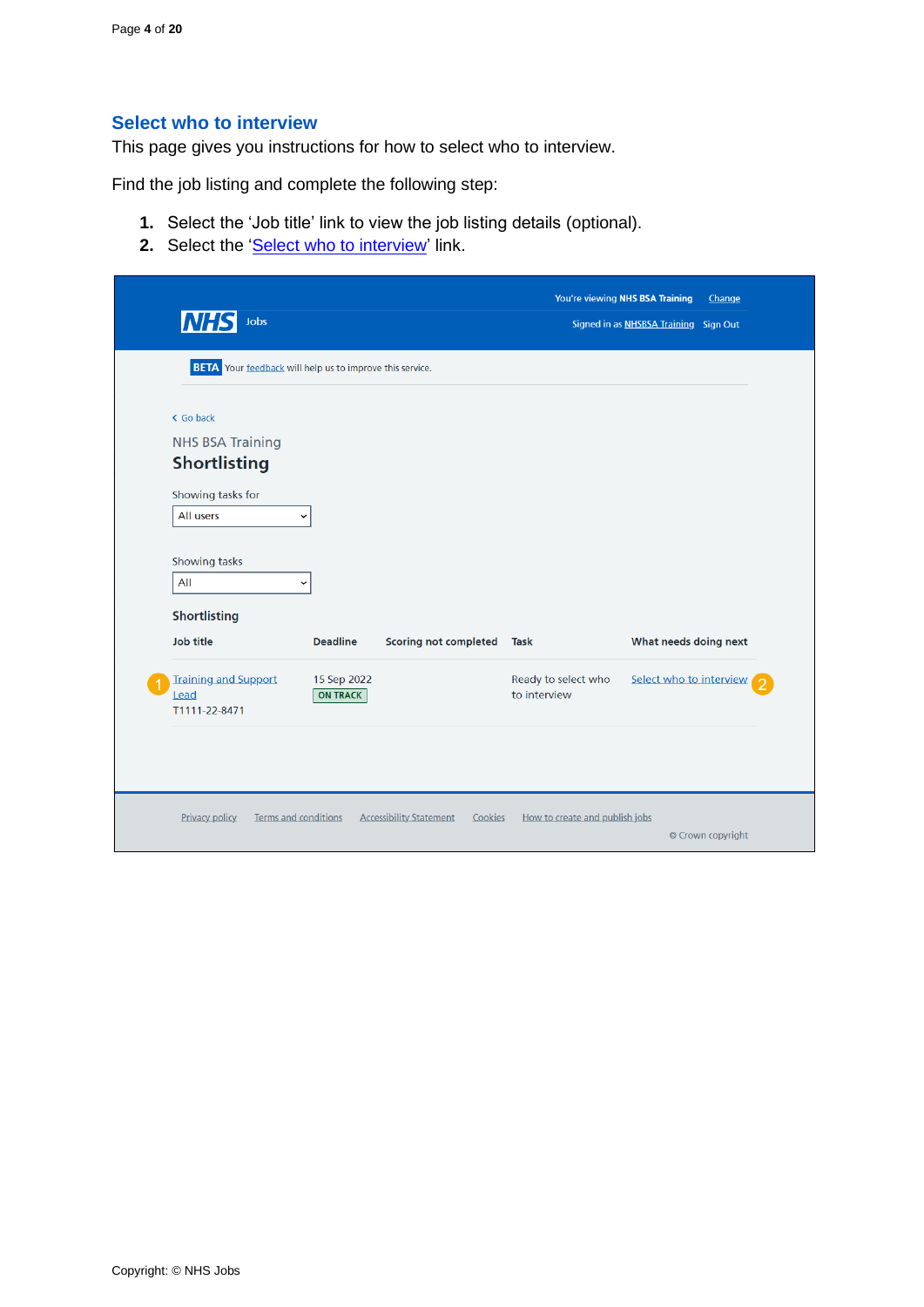## <span id="page-4-0"></span>**Start shortlisting**

This page gives you instructions for how to shortlist your applicants for interview.

Read the information on the page and complete the following step:

**1.** Select the '**Start shortlisting'** button.

| Jobs                                                                                                                                                                                                           | You're viewing NHS BSA Training<br>Signed in as NHSBSA Training Sign Out | Change            |
|----------------------------------------------------------------------------------------------------------------------------------------------------------------------------------------------------------------|--------------------------------------------------------------------------|-------------------|
| <b>BETA</b> Your feedback will help us to improve this service.                                                                                                                                                |                                                                          |                   |
| < Go back<br>Shortlist for interview<br>Shortlisting your applicants for Training and<br><b>Support Lead</b>                                                                                                   |                                                                          |                   |
| 1. Select then check and confirm the applicants you want to interview.<br>2. Choose if you want to set up a reserve list from the remaining applicants.<br>3. Invite your shortlisted applicants to interview. |                                                                          |                   |
| You'll send an automated email to unsuccessful applicants before<br>inviting your shortlist to interview.                                                                                                      |                                                                          |                   |
| <b>Start shortlisting</b>                                                                                                                                                                                      |                                                                          |                   |
| <b>Terms and conditions</b><br><b>Accessibility Statement</b><br><b>Privacy policy</b><br>Cookies                                                                                                              | How to create and publish jobs                                           | © Crown copyright |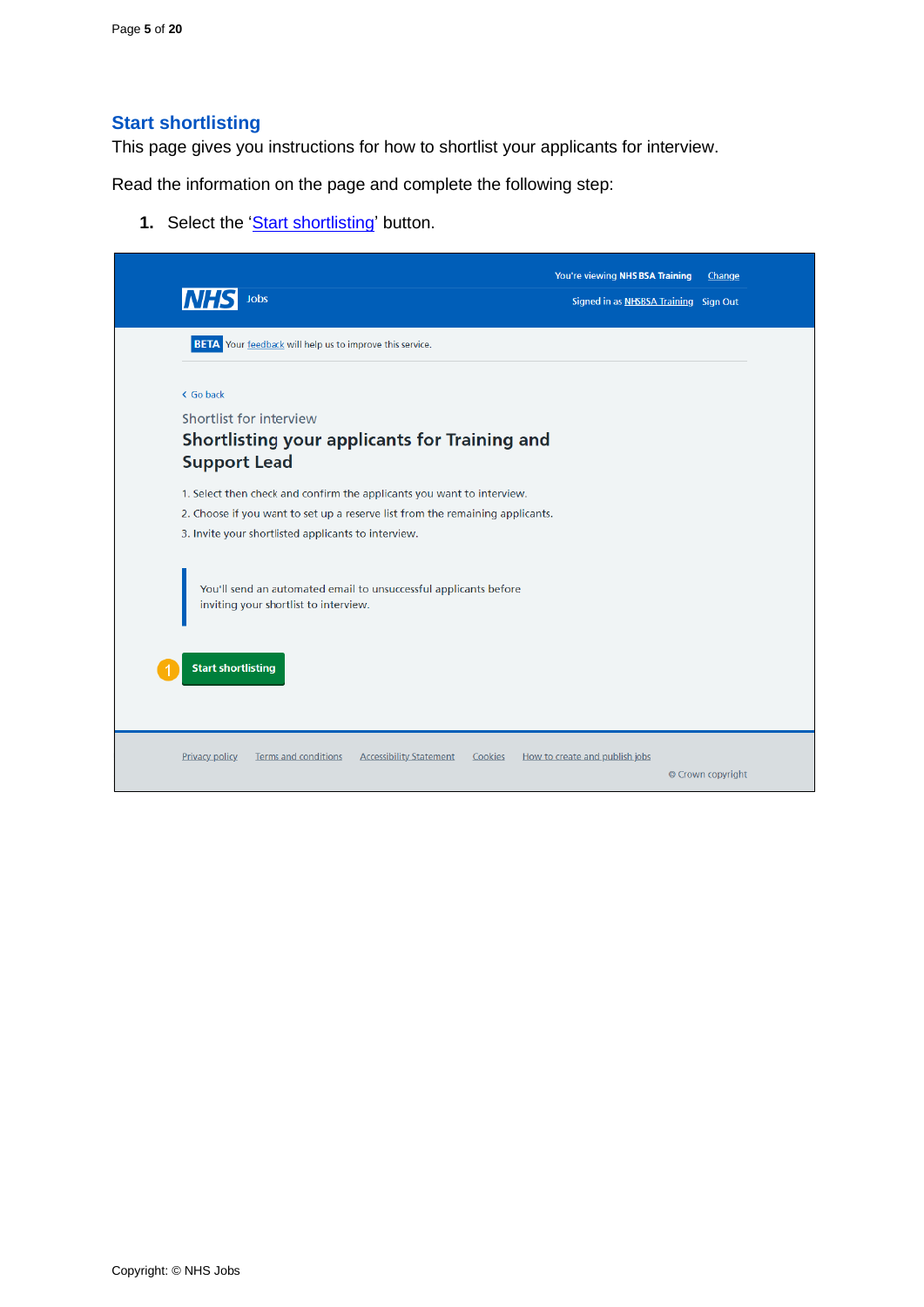## <span id="page-5-0"></span>**Select the applicants you want to interview**

This page gives you instructions for how to select the applicants you want to interview.

**Important:** You can choose not to shortlist any of these applicants if none of them are suitable for the job. In this example, there are 2 applicants to interview. You can choose more than one applicant.

To select the applicants you want to interview, complete the following steps:

- **1.** Select the 'View who was on the panel' link (optional).
- **2.** Select the 'Applicant reference ID' link to view the application details (optional).
- **3.** Select an applicant you want to interview.
- **4.** Select the ['Continue'](#page-6-0) button. or
- **5.** Select the ['Choose not to shortlist any of these applicants](#page-16-0) 'link.  $\alpha$ r
- **6.** Select the 'Exit without changes' link.

| <b>NHS</b>       | Jobs                                                                                              |       | You're viewing NHS BSA Training | Change<br>Signed in as NHSBSA Training Sign Out |
|------------------|---------------------------------------------------------------------------------------------------|-------|---------------------------------|-------------------------------------------------|
|                  | <b>BETA</b> Your feedback will help us to improve this service.                                   |       |                                 |                                                 |
| < Go back        |                                                                                                   |       |                                 |                                                 |
|                  | Shortlist for interview                                                                           |       |                                 |                                                 |
|                  | Select the applicants you want to interview                                                       |       |                                 |                                                 |
|                  | View who was on the panel                                                                         |       |                                 |                                                 |
|                  |                                                                                                   |       |                                 |                                                 |
|                  | • Lead - NHSBSA Training                                                                          |       |                                 |                                                 |
| <b>Selection</b> | <b>Applicant reference ID</b>                                                                     | Panel | <b>Essential</b>                | <b>Total score</b>                              |
|                  | AR-220425-00001                                                                                   | Lead  | 2 out of 2                      | 2 out of 2                                      |
| Continue         | 5                                                                                                 |       |                                 |                                                 |
|                  | You can choose not to shortlist any of these applicants if none of them are suitable for the job. |       |                                 |                                                 |
|                  | <b>Exit without changes</b>                                                                       |       |                                 |                                                 |
|                  |                                                                                                   |       |                                 |                                                 |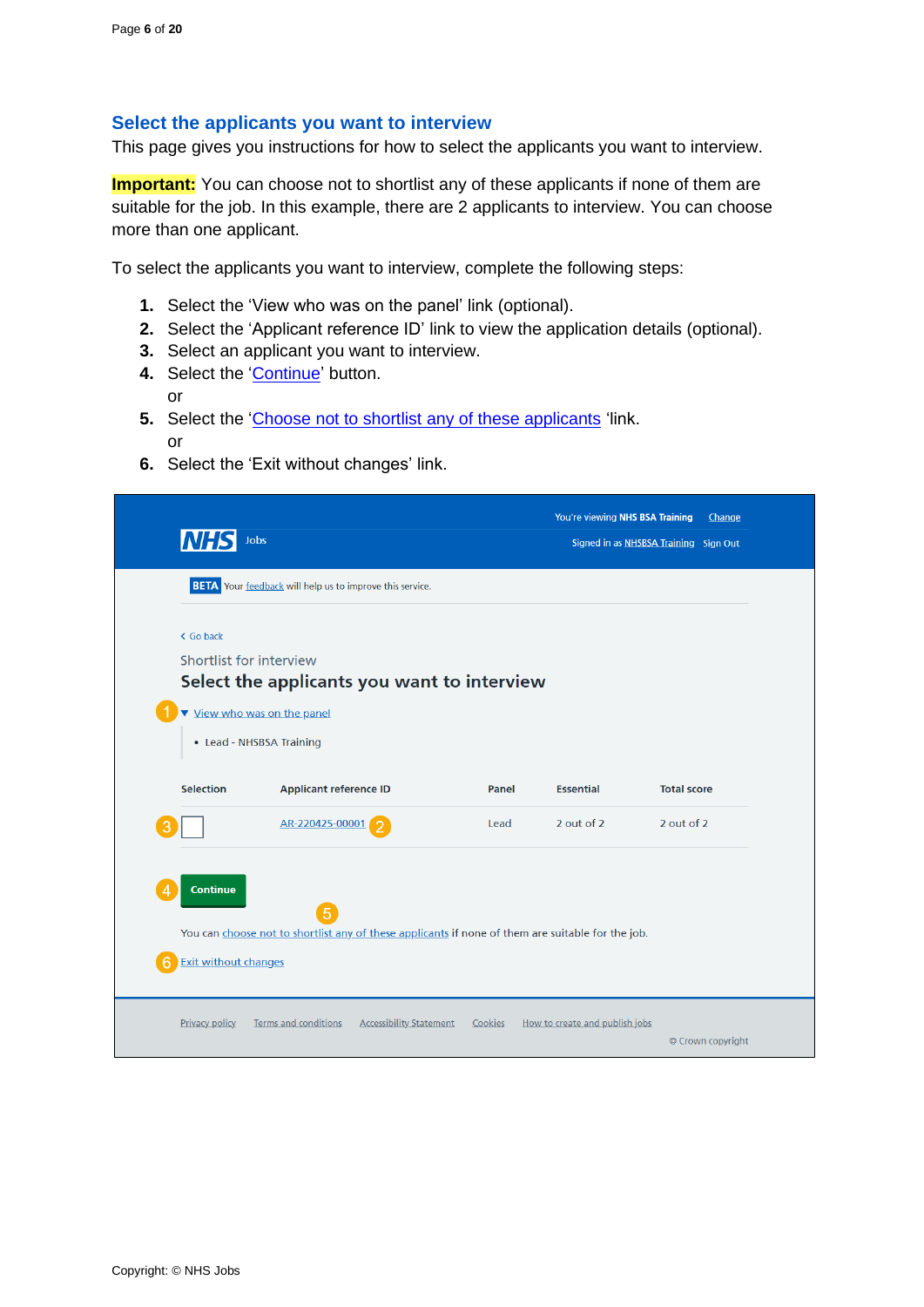## <span id="page-6-0"></span>**Check and confirm who you want to invite to interview**

This page gives you instructions for how to check and confirm who you want to invite to interview.

**Important:** You'll only see this page if you've selected an applicant for interview. You won't be able to make changes to this listing after confirming it. You can review unsuccessful applicants to check you've made the correct selection.

To check, change and confirm who you want to invite to interview, complete the following steps:

- **1.** Select the 'Applicant reference' link to view the applicant's details (optional).
- **2.** Select the ['Confirm applicants for interview'](#page-8-0) button.
- **3.** Select the ['Change your selection'](#page-5-0) button (optional).
- 4. Select the ['Review unsuccessful applicants'](#page-7-0) link (optional).

| <b>Jobs</b><br><b>INHS</b>                                                                                                                          |                  | You're viewing NHS BSA Training<br>Change<br>Signed in as NHSBSA Training Sign Out |
|-----------------------------------------------------------------------------------------------------------------------------------------------------|------------------|------------------------------------------------------------------------------------|
| <b>BETA</b> Your feedback will help us to improve this service.                                                                                     |                  |                                                                                    |
| < Go back<br>Shortlist for interview                                                                                                                |                  | What needs doing next                                                              |
| Check and confirm who you want to invite<br>to interview                                                                                            |                  | <b>Confirm applicants for</b><br>$\left\lfloor 2 \right\rfloor$<br>interview       |
| You will not be able to make changes to this list after confirming it.<br>You can review unsuccessful applicants to check you have made the correct |                  | $\left  \right $<br><b>Change your selection</b>                                   |
| selection.                                                                                                                                          |                  | Review unsuccessful applicants                                                     |
| <b>Applicant reference</b>                                                                                                                          | <b>Essential</b> | <b>Total score</b>                                                                 |
| AR-220301-00004                                                                                                                                     | 2 out of 2       | 2 out of 2                                                                         |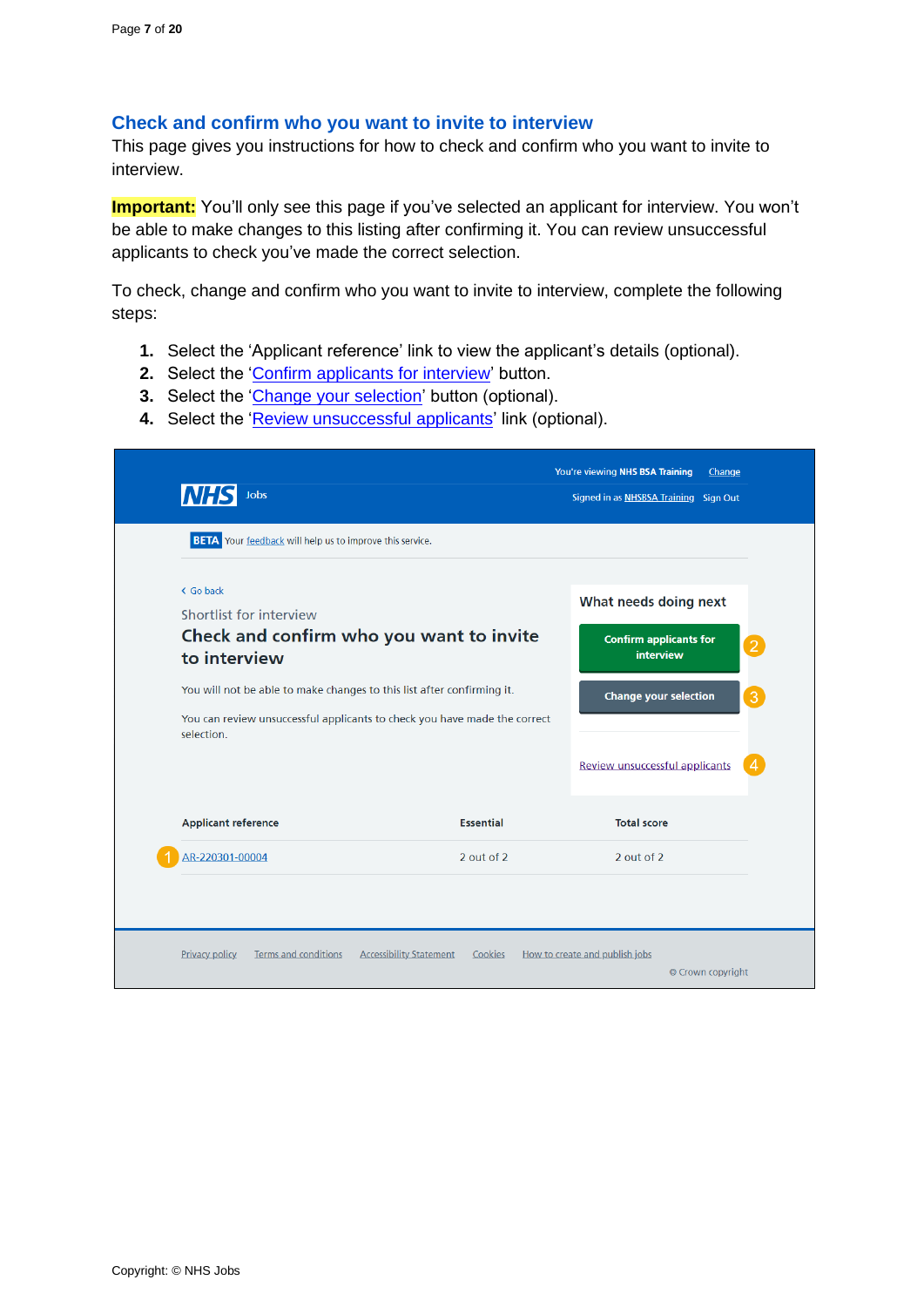#### <span id="page-7-0"></span>**Review unsuccessful applicants**

This page gives you instructions for how to review the unsuccessful applicants.

**Important:** After you confirm your shortlist you can choose to set up a reserve list using these applicants.

To review the unsuccessful applicants, complete the following steps:

- **1.** Select the ['change your selection'](#page-5-0) link (optional).
- **2.** Select the 'Applicant reference' link to view the applicant's details (optional).

| <b>NHS</b><br>Jobs                                                                                        | You're viewing NHS BSA Training<br>Change<br>Signed in as NHSBSA Training Sign Out |  |
|-----------------------------------------------------------------------------------------------------------|------------------------------------------------------------------------------------|--|
| <b>BETA</b> Your feedback will help us to improve this service.                                           |                                                                                    |  |
| < Go back                                                                                                 |                                                                                    |  |
| Shortlist for interview                                                                                   |                                                                                    |  |
| <b>Review unsuccessful applicants</b>                                                                     |                                                                                    |  |
| If you want to invite any of these applicants to interview you can change<br>your selection. <sup>1</sup> |                                                                                    |  |
| After you confirm your shortlist you can choose to set up a reserve list<br>using these applicants.       |                                                                                    |  |
| <b>Applicant reference</b>                                                                                | <b>Essential</b><br><b>Total score</b>                                             |  |
| AR-220301-00005                                                                                           | 2 out of 2<br>2 out of 2                                                           |  |
|                                                                                                           |                                                                                    |  |
|                                                                                                           |                                                                                    |  |
|                                                                                                           |                                                                                    |  |
| <b>Privacy policy</b><br><b>Terms and conditions</b>                                                      | <b>Accessibility Statement</b><br>Cookies<br>How to create and publish jobs        |  |
|                                                                                                           | © Crown copyright                                                                  |  |

Once you've reviewed the unsuccessful applicants, select the '**Go back**' link.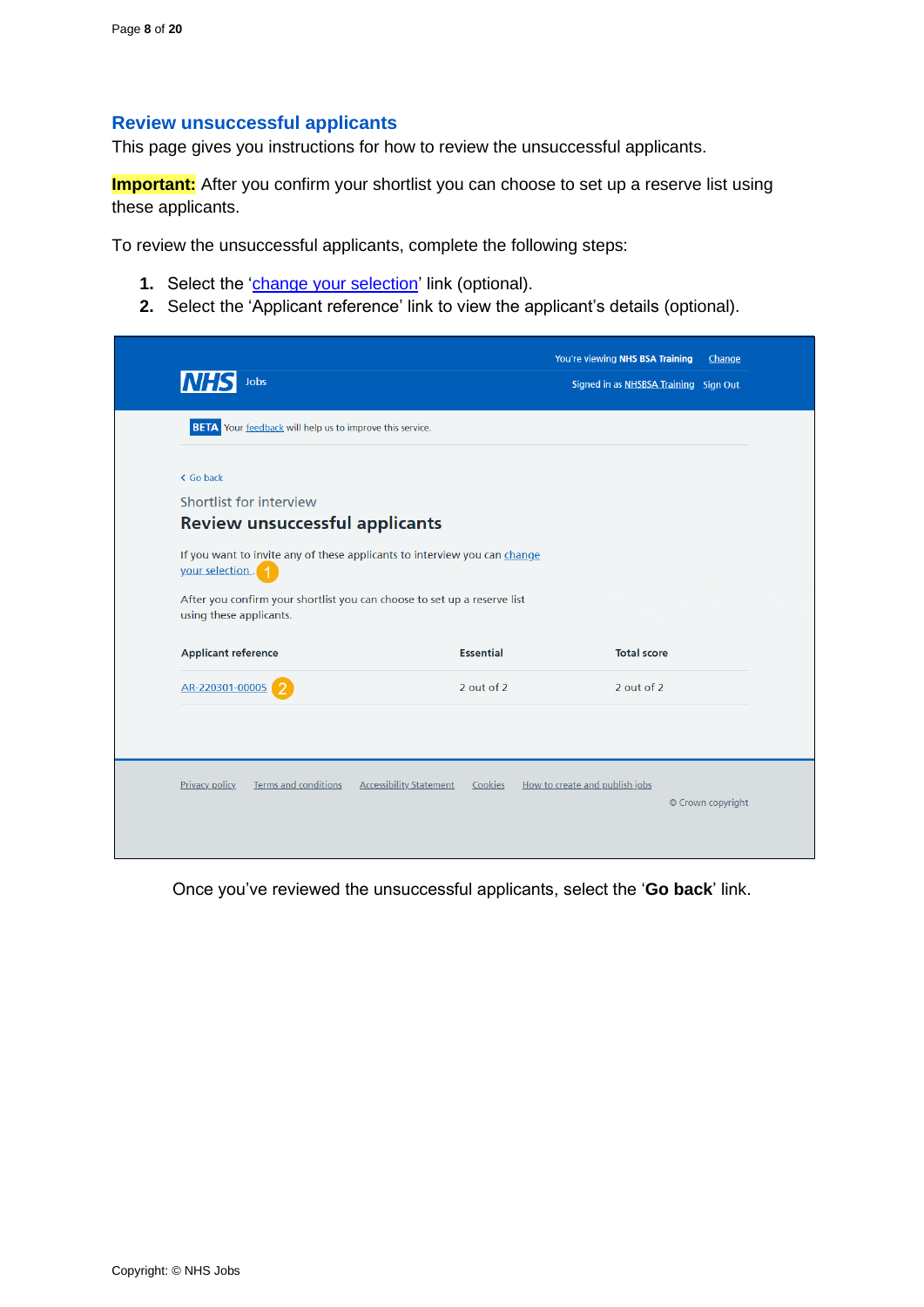## <span id="page-8-0"></span>**Choose if you want a reserve list**

This page gives you instructions for how to choose if you want a reserve list.

**Important:** Before you can invite an applicant to an interview, you will need to choose if you want a reserve list from the applicants you didn't add to your shortlist. You must send an automated email to unsuccessful applicants.

To choose if you want a reserve list, complete the following steps:

- **1.** Select the 'Applicant name' link to view the applicant's detail (optional).
- **2.** Select the ['Choose if you want to a reserve list'](#page-9-0) button.

| <b>BETA</b> Your feedback will help us to improve this service.<br>< Go back<br>What needs doing next<br>Shortlist for interview<br>Applicants you want to invite to interview<br>Choose if you want a<br>reserve list<br>These are the applicants you have shortlisted for interview. Before you can<br>invite them to interview:<br>• choose if you want to set up a reserve list from the applicants you did<br>not add to your shortlist<br>• you must send an automated email to unsuccessful applicants<br><b>Phone number</b><br><b>Applicant reference ID</b><br><b>Email</b><br><b>Name</b><br><b>Ashleigh</b><br>AR-220301-00004 | <b>Jobs</b>           |         | You're viewing NHS BSA Training<br>Change<br>Signed in as NHSBSA Training Sign Out |
|--------------------------------------------------------------------------------------------------------------------------------------------------------------------------------------------------------------------------------------------------------------------------------------------------------------------------------------------------------------------------------------------------------------------------------------------------------------------------------------------------------------------------------------------------------------------------------------------------------------------------------------------|-----------------------|---------|------------------------------------------------------------------------------------|
|                                                                                                                                                                                                                                                                                                                                                                                                                                                                                                                                                                                                                                            |                       |         |                                                                                    |
|                                                                                                                                                                                                                                                                                                                                                                                                                                                                                                                                                                                                                                            |                       |         |                                                                                    |
|                                                                                                                                                                                                                                                                                                                                                                                                                                                                                                                                                                                                                                            |                       |         |                                                                                    |
|                                                                                                                                                                                                                                                                                                                                                                                                                                                                                                                                                                                                                                            |                       |         | 2                                                                                  |
|                                                                                                                                                                                                                                                                                                                                                                                                                                                                                                                                                                                                                                            |                       |         |                                                                                    |
|                                                                                                                                                                                                                                                                                                                                                                                                                                                                                                                                                                                                                                            |                       |         |                                                                                    |
|                                                                                                                                                                                                                                                                                                                                                                                                                                                                                                                                                                                                                                            |                       |         |                                                                                    |
|                                                                                                                                                                                                                                                                                                                                                                                                                                                                                                                                                                                                                                            |                       |         |                                                                                    |
|                                                                                                                                                                                                                                                                                                                                                                                                                                                                                                                                                                                                                                            |                       |         |                                                                                    |
|                                                                                                                                                                                                                                                                                                                                                                                                                                                                                                                                                                                                                                            |                       |         |                                                                                    |
|                                                                                                                                                                                                                                                                                                                                                                                                                                                                                                                                                                                                                                            |                       |         |                                                                                    |
|                                                                                                                                                                                                                                                                                                                                                                                                                                                                                                                                                                                                                                            |                       |         |                                                                                    |
| Terms and conditions<br><b>Accessibility Statement</b>                                                                                                                                                                                                                                                                                                                                                                                                                                                                                                                                                                                     | <b>Privacy policy</b> | Cookies | How to create and publish jobs                                                     |

u.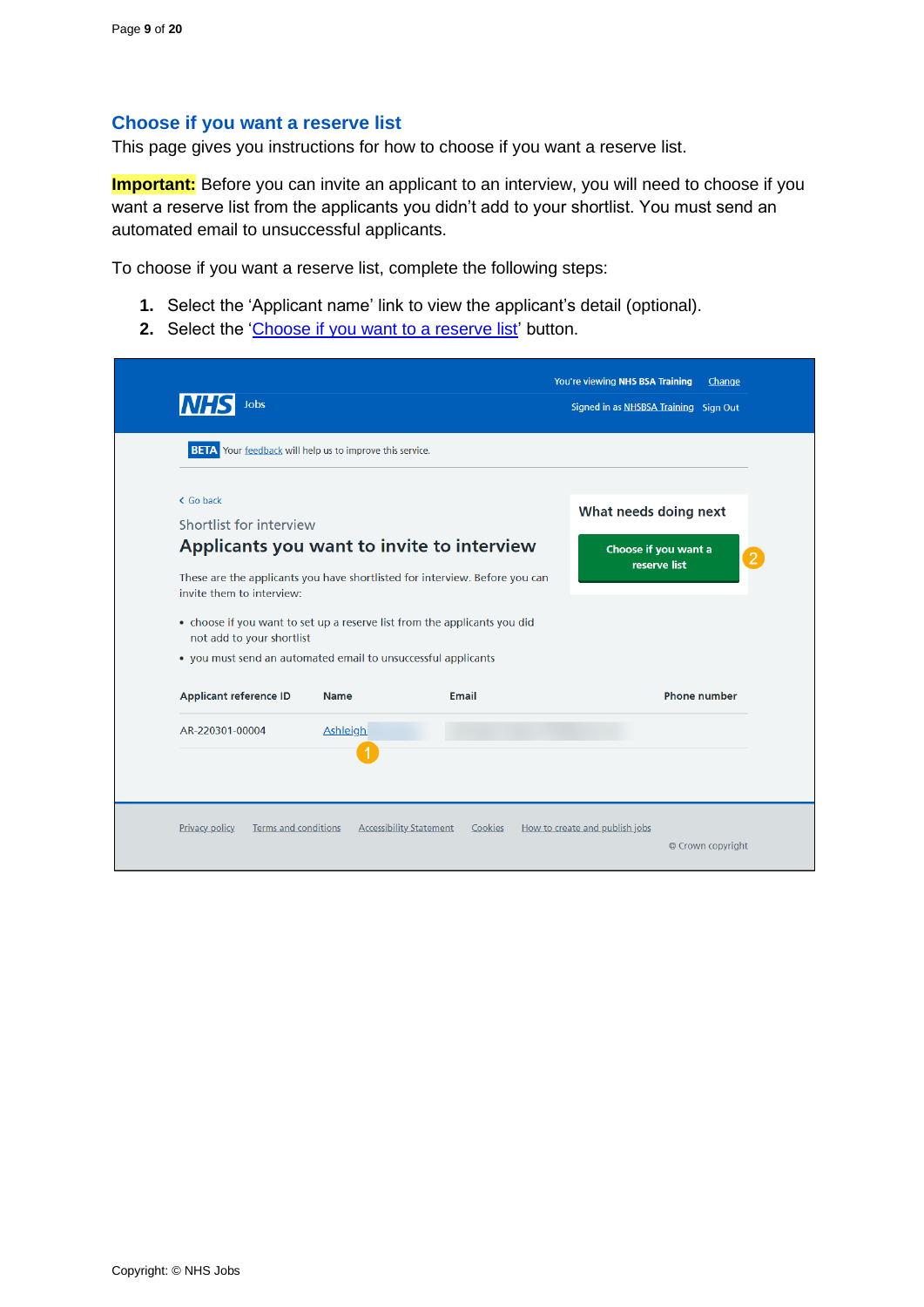#### <span id="page-9-0"></span>**Do you want to set up a reserve list?**

This page gives you instructions for how to confirm if you want to set up a reserve list.

**Important:** You'll be able to invite applicants from this reserve list to interview. If you decide not to set up a reserve list now you will not be able to set one up later.

To confirm if you want to set up a reserve list, complete the following steps:

- **1.** Select the 'How reserve lists work' link (optional).
- **2.** Select an answer:
	- ['Yes'](#page-10-0)
	- ['No'](#page-13-0)
- **3.** Select the 'Save and continue' button.

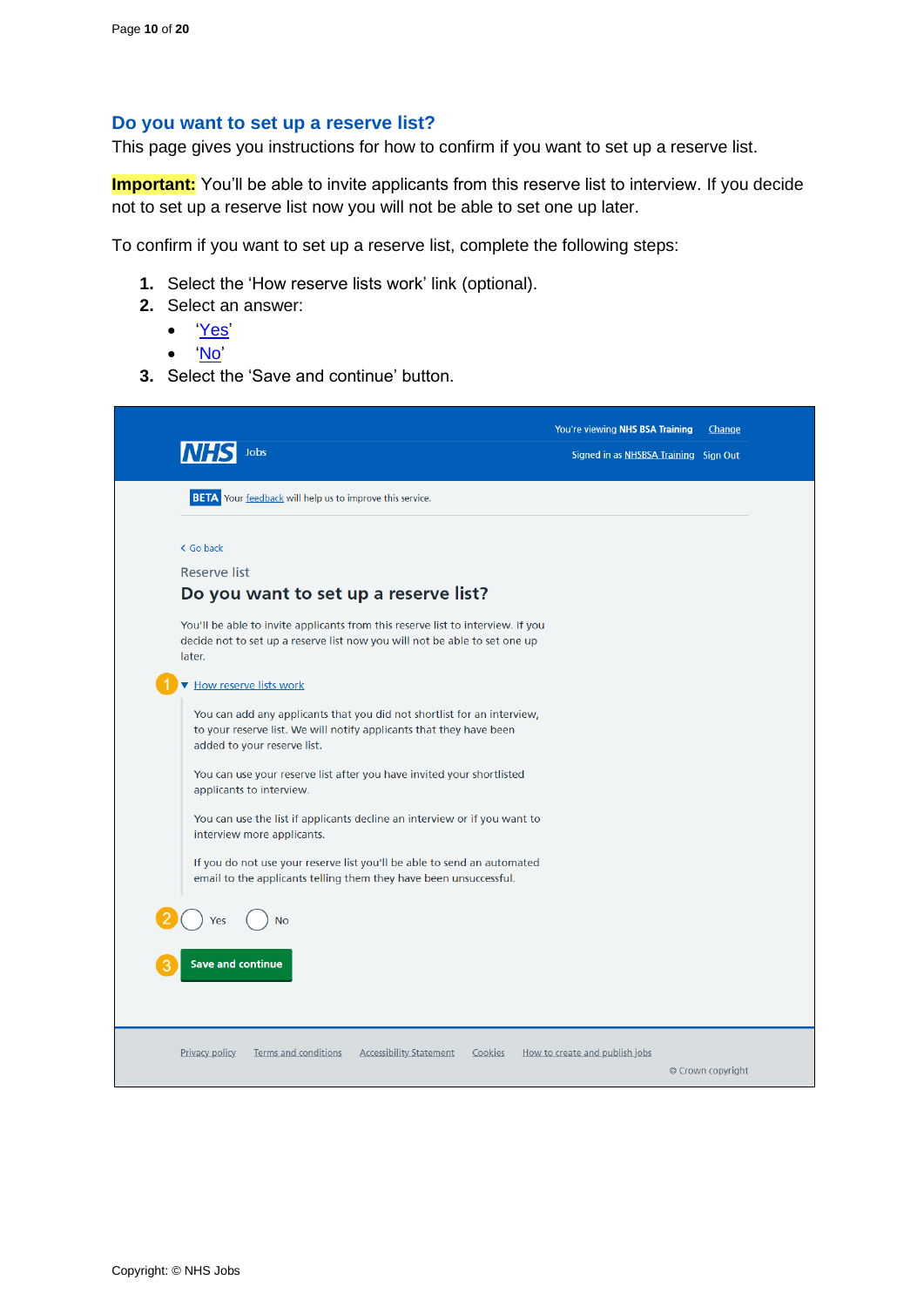## <span id="page-10-0"></span>**Select the applicants you want to add to your reserve list**

This page gives you instructions for how to select the applicants you want to add to your reserve list.

**Important:** You'll only see this page if you're setting up a reserve list. In this example, there is 1 applicant. If there are more applicants, you can add them to a reserve list.

To select the applicants, you want to add to your reserve list, complete the following steps:

- **1.** Select the 'View who was on the panel' link (optional).
- **2.** Select the 'Applicant reference ID' link to view the applicant's details (optional).
- **3.** Select an applicant to add to your reserve list.
- **4.** Select the ['Continue'](#page-11-0) button. or
- **5.** Select the ['I no longer need a reserve list'](#page-13-0) button (optional).

| Jobs<br>Signed in as NHSBSA Training Sign Out<br><b>BETA</b> Your feedback will help us to improve this service.<br>< Go back<br><b>Reserve list</b><br>Select the applicants you want to add to your reserve list<br>View who was on the panel<br>• Lead - NHSBSA Training<br><b>Selection</b><br><b>Applicant reference ID</b><br><b>Essential</b><br><b>Total score</b><br>Panel<br>AR-220301-00005<br>2 out of 2<br>2 out of 2<br>Lead<br><b>Continue</b><br>I no longer need a reserve list<br><b>Exit without changes</b><br><b>Terms and conditions</b><br><b>Privacy policy</b><br><b>Accessibility Statement</b><br>Cookies<br>How to create and publish jobs |            |  | You're viewing NHS BSA Training | Change            |
|------------------------------------------------------------------------------------------------------------------------------------------------------------------------------------------------------------------------------------------------------------------------------------------------------------------------------------------------------------------------------------------------------------------------------------------------------------------------------------------------------------------------------------------------------------------------------------------------------------------------------------------------------------------------|------------|--|---------------------------------|-------------------|
|                                                                                                                                                                                                                                                                                                                                                                                                                                                                                                                                                                                                                                                                        | <b>NHS</b> |  |                                 |                   |
|                                                                                                                                                                                                                                                                                                                                                                                                                                                                                                                                                                                                                                                                        |            |  |                                 |                   |
|                                                                                                                                                                                                                                                                                                                                                                                                                                                                                                                                                                                                                                                                        |            |  |                                 |                   |
|                                                                                                                                                                                                                                                                                                                                                                                                                                                                                                                                                                                                                                                                        |            |  |                                 |                   |
|                                                                                                                                                                                                                                                                                                                                                                                                                                                                                                                                                                                                                                                                        |            |  |                                 |                   |
|                                                                                                                                                                                                                                                                                                                                                                                                                                                                                                                                                                                                                                                                        |            |  |                                 |                   |
|                                                                                                                                                                                                                                                                                                                                                                                                                                                                                                                                                                                                                                                                        |            |  |                                 |                   |
|                                                                                                                                                                                                                                                                                                                                                                                                                                                                                                                                                                                                                                                                        |            |  |                                 |                   |
|                                                                                                                                                                                                                                                                                                                                                                                                                                                                                                                                                                                                                                                                        |            |  |                                 |                   |
|                                                                                                                                                                                                                                                                                                                                                                                                                                                                                                                                                                                                                                                                        |            |  |                                 |                   |
|                                                                                                                                                                                                                                                                                                                                                                                                                                                                                                                                                                                                                                                                        |            |  |                                 |                   |
|                                                                                                                                                                                                                                                                                                                                                                                                                                                                                                                                                                                                                                                                        |            |  |                                 | © Crown copyright |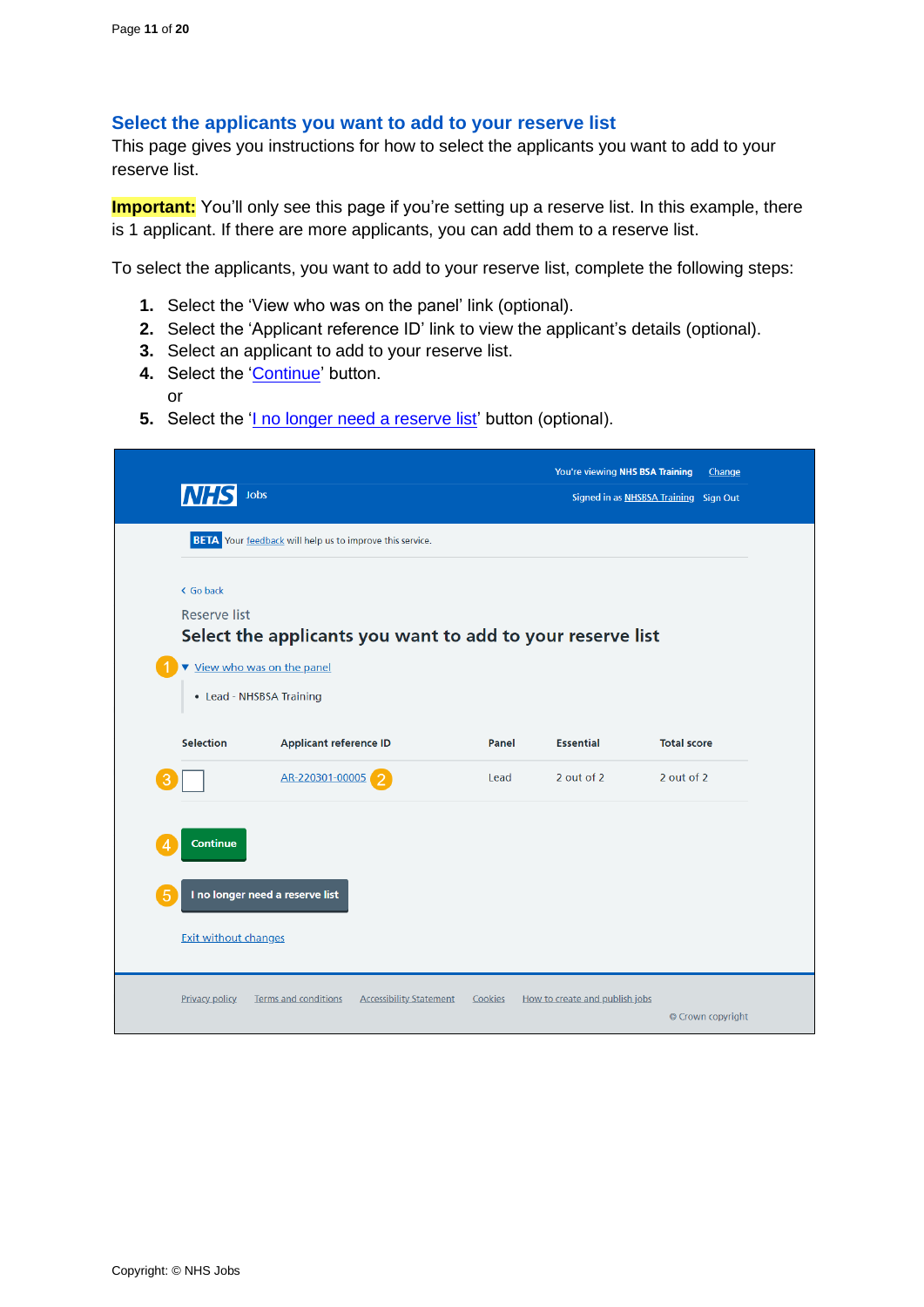## <span id="page-11-0"></span>**Check and confirm the reserve list**

This page gives you instructions for how to check and confirm the reserve list.

**Important:** You won't be able to make changes to this reserve list after confirming it. The applicants that you didn't select will be sent an unsuccessful email.

To check and confirm the reserve list, complete the following steps:

- **1.** Select the 'Applicant reference ID' link to view the applicant's details (optional).
- **2.** Select the 'View applicants selected for interview' link.
- **3.** Select the ['Change your selection'](#page-5-0) button.
- 4. Select the ['Confirm the reserve list'](#page-12-0) button.

| <b>NHS</b><br>Jobs                                                             |                  | You're viewing NHS BSA Training<br>Change<br>Signed in as NHSBSA Training Sign Out |
|--------------------------------------------------------------------------------|------------------|------------------------------------------------------------------------------------|
| <b>BETA</b> Your feedback will help us to improve this service.                |                  |                                                                                    |
| < Go back<br><b>Reserve list</b>                                               |                  | What needs doing next                                                              |
| Check and confirm the reserve list                                             |                  | <b>Confirm the reserve list</b>                                                    |
| You will not be able to make changes to this reserve list after confirming it. |                  | <b>Change your selection</b>                                                       |
| The applicants that you did not select will be sent an unsuccessful email.     |                  | 3                                                                                  |
|                                                                                |                  | View applicants selected for<br>interview                                          |
| <b>Applicant reference</b>                                                     | <b>Essential</b> | <b>Total score</b>                                                                 |
| AR-220301-00005                                                                | 2 out of 2       | 2 out of 2                                                                         |
|                                                                                |                  |                                                                                    |
|                                                                                |                  |                                                                                    |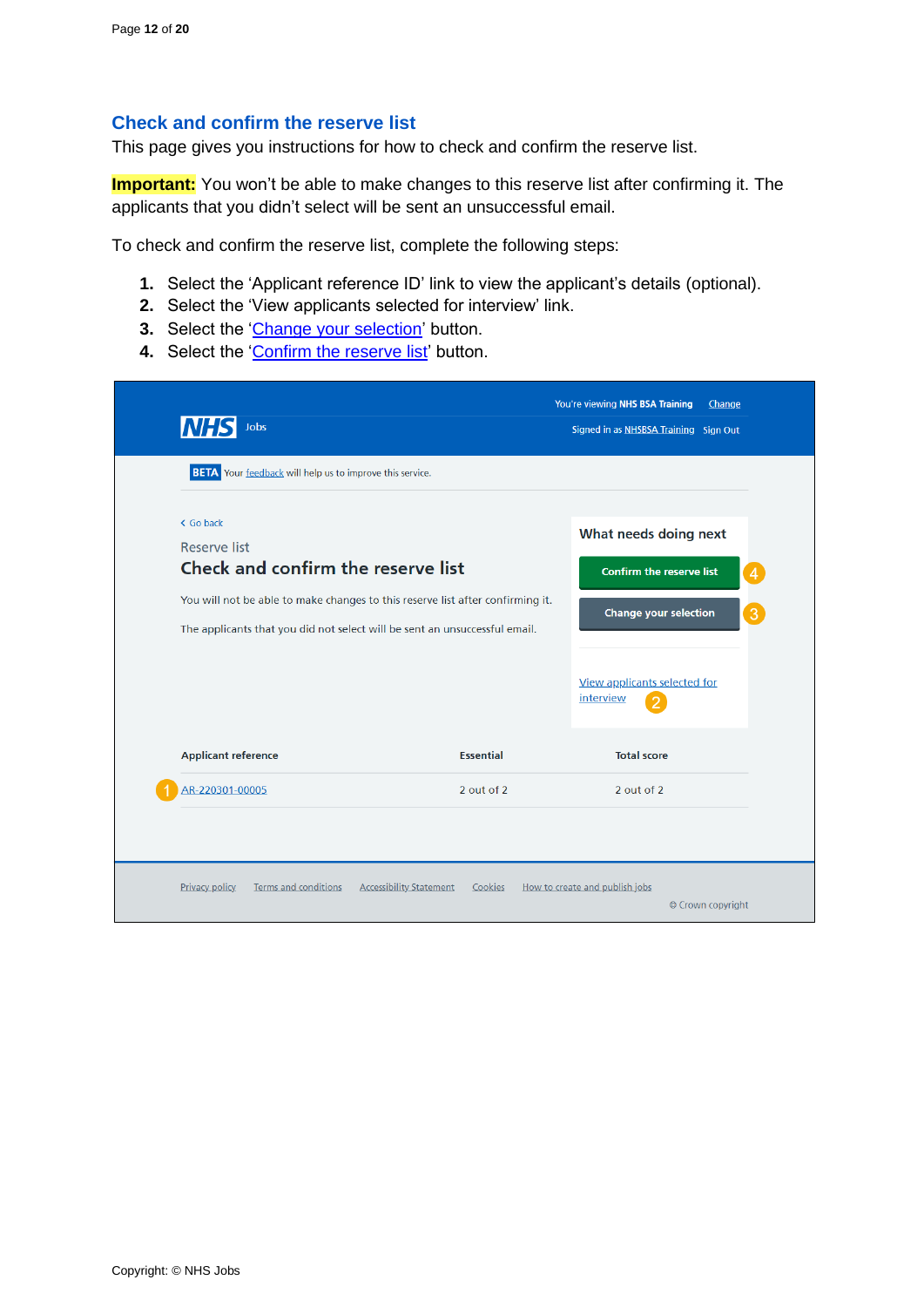## <span id="page-12-0"></span>**Applicants you want to invite to interview with a reserve list**

This page gives you instructions for how to invite applicants to interview with a reserve list.

**Important:** You'll only see this page if you've setup a reserve list. You can now invite your shortlisted applicants to interview. You can download the shortlisted applications to view and print them if you need to.

To do a task, complete the following steps:

- **1.** Select the 'Applicant reference ID' link to view the applicant's details (optional).
- **2.** Select 'Invite to interview' button (optional).
- **3.** Select the 'Download applications' button (optional).
- **4.** Select the 'View reserve list applicants' link (optional).

| <b>BETA</b> Your feedback will help us to improve this service.<br>What needs doing next<br><b>Invite to interview</b><br><b>Download applications</b><br>View reserve list applicants<br><b>Phone number</b><br><b>Email</b><br><b>Name</b><br>Ashleigh | < Go back<br>Shortlist for interview<br>Applicants you want to invite to interview<br>You can now invite your shortlisted applicants to interview.<br>You can download the shortlisted applications to view and print them if<br>you need to.<br><b>Applicant reference ID</b><br>AR-220301-00004 | INHS<br>Jobs | You're viewing NHS BSA Training<br>Change<br>Signed in as NHSBSA Training Sign Out |
|----------------------------------------------------------------------------------------------------------------------------------------------------------------------------------------------------------------------------------------------------------|---------------------------------------------------------------------------------------------------------------------------------------------------------------------------------------------------------------------------------------------------------------------------------------------------|--------------|------------------------------------------------------------------------------------|
|                                                                                                                                                                                                                                                          |                                                                                                                                                                                                                                                                                                   |              |                                                                                    |
|                                                                                                                                                                                                                                                          |                                                                                                                                                                                                                                                                                                   |              | $\mathcal{P}$<br>3                                                                 |
|                                                                                                                                                                                                                                                          |                                                                                                                                                                                                                                                                                                   |              |                                                                                    |
|                                                                                                                                                                                                                                                          |                                                                                                                                                                                                                                                                                                   |              |                                                                                    |

**Tip:** If you download the applications, it uses a portable document format (PDF).

To find out how to invite your applicants to interview, go to the **'How to invite your shortlist to interview in NHS Jobs'** user guide or video from the **'Invite to interview'** section of the ['Help and support for employers'](https://www.nhsbsa.nhs.uk/new-nhs-jobs-service/help-and-support-employers) webpage.

You've shortlisted applicants you want to invite to interview with a reserve list and reached the end of this user guide.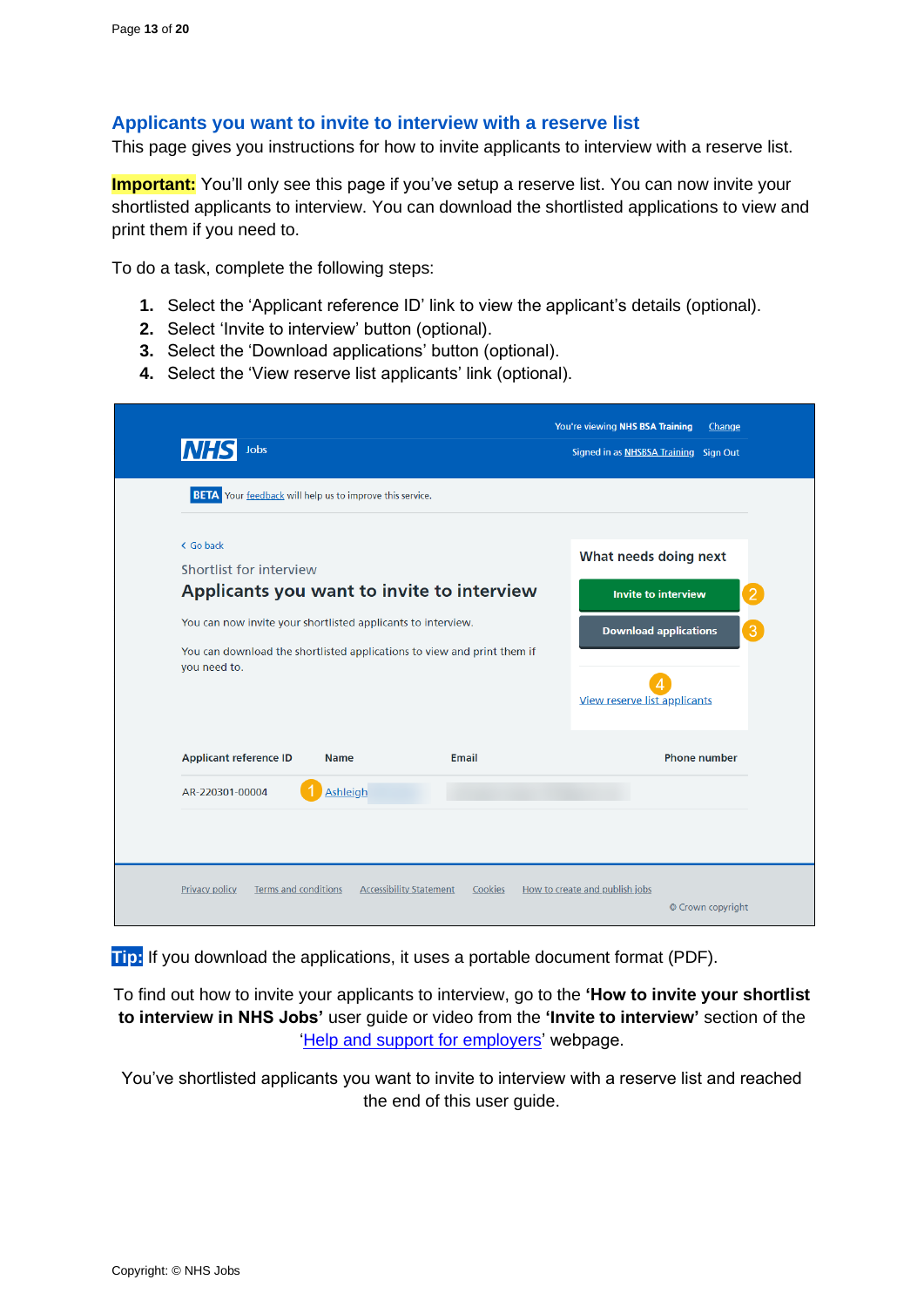## <span id="page-13-0"></span>**Applicants you want to invite to interview without a reserve list**

This page gives you instructions for how to invite applicants to interview without a reserve list.

**Important:** You'll only see this page if you haven't setup a reserve list. These are the applicants you have shortlisted for interview. Before you invite applicants to interview you must send an automated email to unsuccessful applicants. This will notify them they are not invited to interview.

To do a task, complete the following steps:

- **1.** Select the 'Applicant name' link to view the applicant's details (optional).
- **2.** Select the ['Email unsuccessful applicants'](#page-14-0) button.

| < Go back<br>Shortlist for interview<br>Applicants you want to invite to interview                                                                                                                                                         |                                |              | What needs doing next<br><b>Email unsuccessful</b><br>$\overline{2}$<br>applicants |
|--------------------------------------------------------------------------------------------------------------------------------------------------------------------------------------------------------------------------------------------|--------------------------------|--------------|------------------------------------------------------------------------------------|
| These are the applicants you have shortlisted for interview.<br>Before you invite applicants to interview you must send an automated<br>email to unsuccessful applicants. This will notify them that they are not<br>invited to interview. |                                |              |                                                                                    |
| <b>Applicant reference ID</b><br>AR-220302-00005                                                                                                                                                                                           | <b>Name</b><br><b>Ashleigh</b> | <b>Email</b> | <b>Phone number</b>                                                                |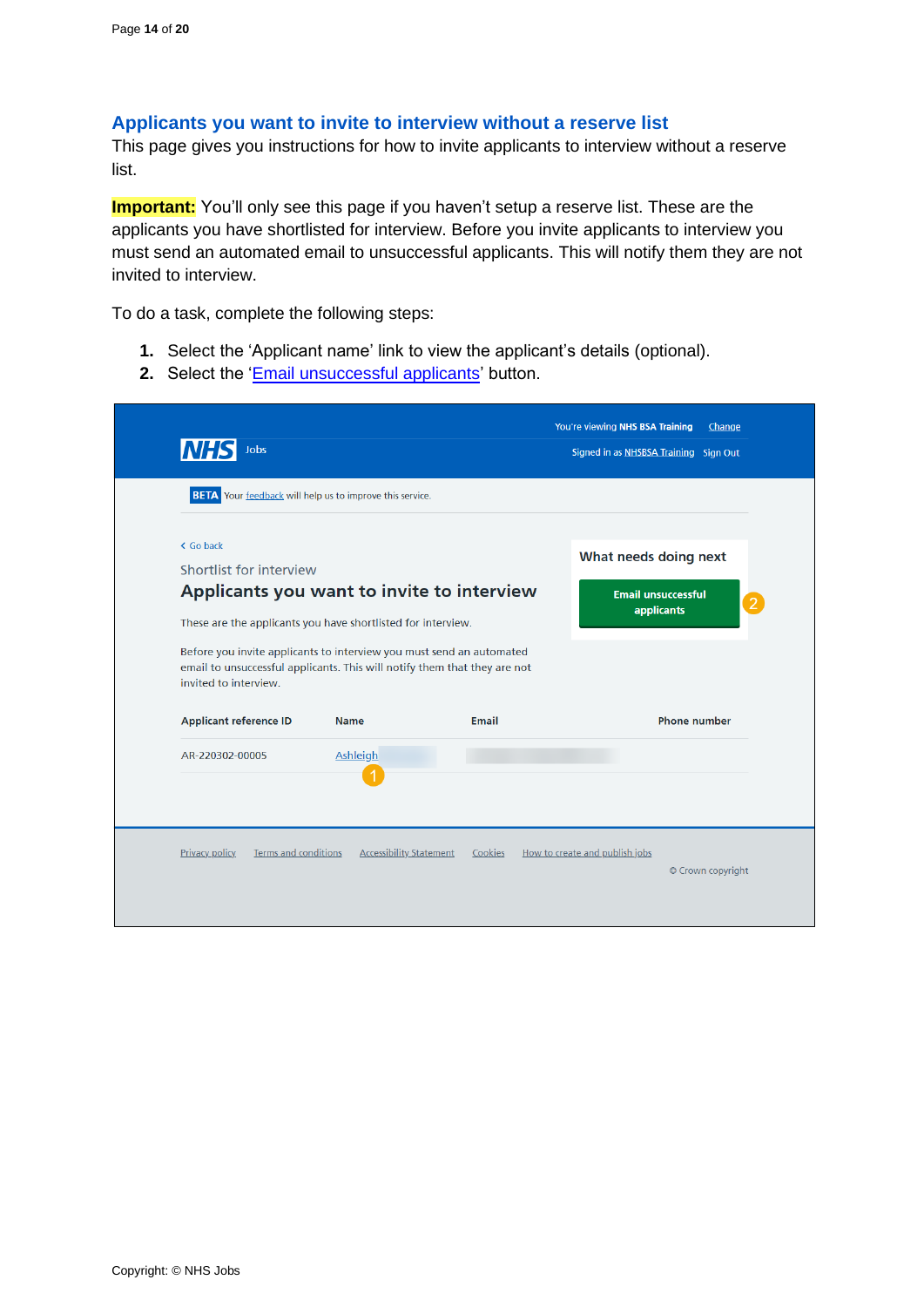## <span id="page-14-0"></span>**Do you want to provide an email address for unsuccessful applicants to get feedback?**

This page gives you instructions for how to confirm if you want to provide an email address for unsuccessful applicants to get feedback.

To confirm if you want to provide an email address for unsuccessful applicants to get feedback, complete the following steps:

- **1.** Select an answer:
	- ['Yes'](#page-15-0)
	- ['No'](#page-16-0)
- **2.** Select the 'Save and continue' button

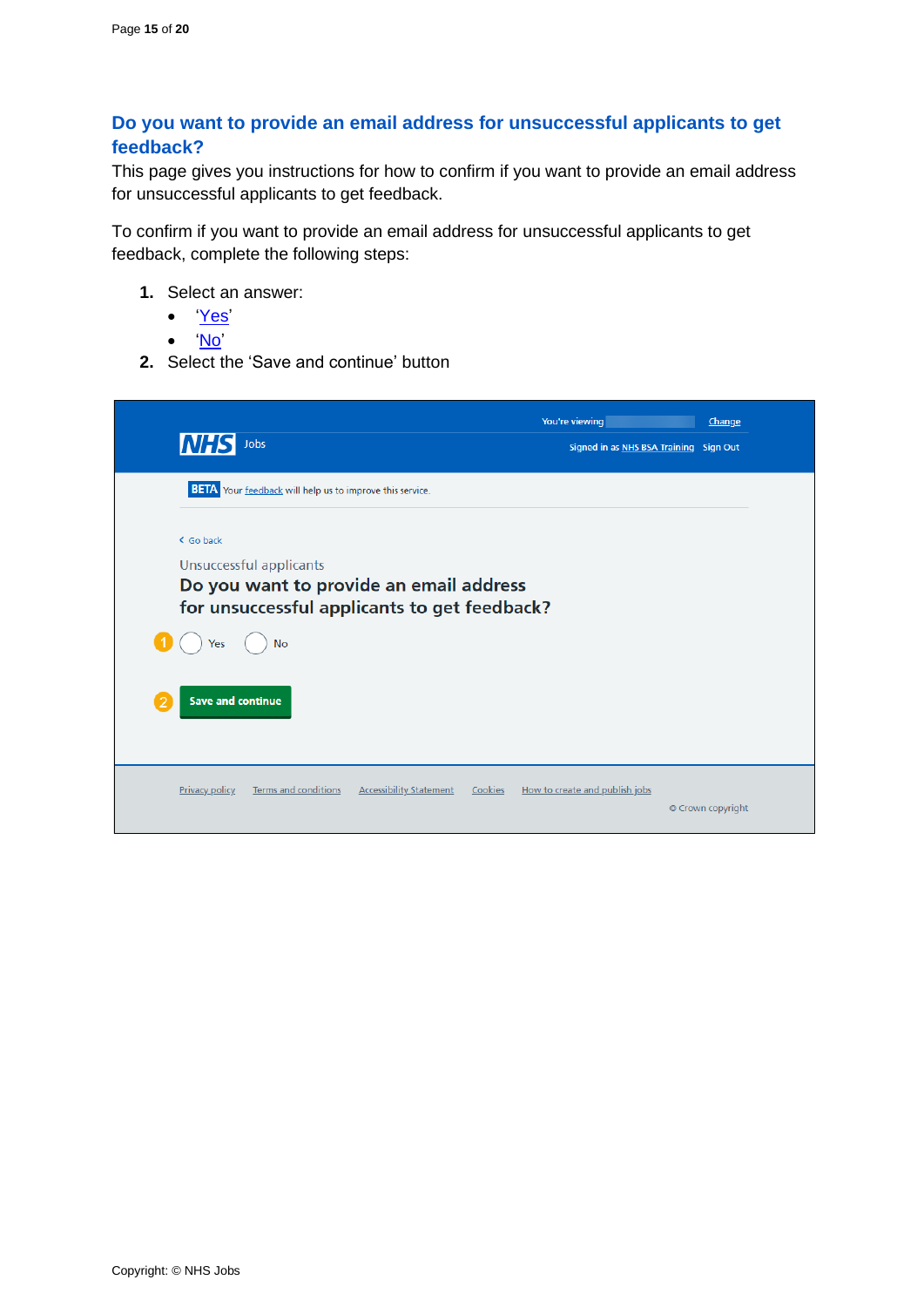## <span id="page-15-0"></span>**Give an email address for applicant feedback**

This page gives you instructions for how to give an email address for applicant feedback.

**Important:** You'll only see this page if you're adding an email address for applicant feedback. This will be included in the email that will be sent to unsuccessful applicants.

To add an email address, complete the following steps:

- **1.** In the **Email address** box, enter the details.
- 2. Select the ['Save and continue'](#page-18-0) button.

| <b>NHS</b><br>Jobs                                                                                                                                                                                                | You're viewing<br>Signed in as NHS BSA Training Sign Out | Change            |
|-------------------------------------------------------------------------------------------------------------------------------------------------------------------------------------------------------------------|----------------------------------------------------------|-------------------|
| <b>BETA</b> Your feedback will help us to improve this service.                                                                                                                                                   |                                                          |                   |
| < Go back<br><b>Unsuccessful applicants</b><br>Give an email address for applicant<br>feedback<br>This will be included in the email that will be sent to unsuccessful<br>applicants.<br><b>Save and continue</b> |                                                          |                   |
| <b>Privacy policy</b><br><b>Terms and conditions</b><br><b>Accessibility Statement</b><br>Cookies                                                                                                                 | How to create and publish jobs                           | © Crown copyright |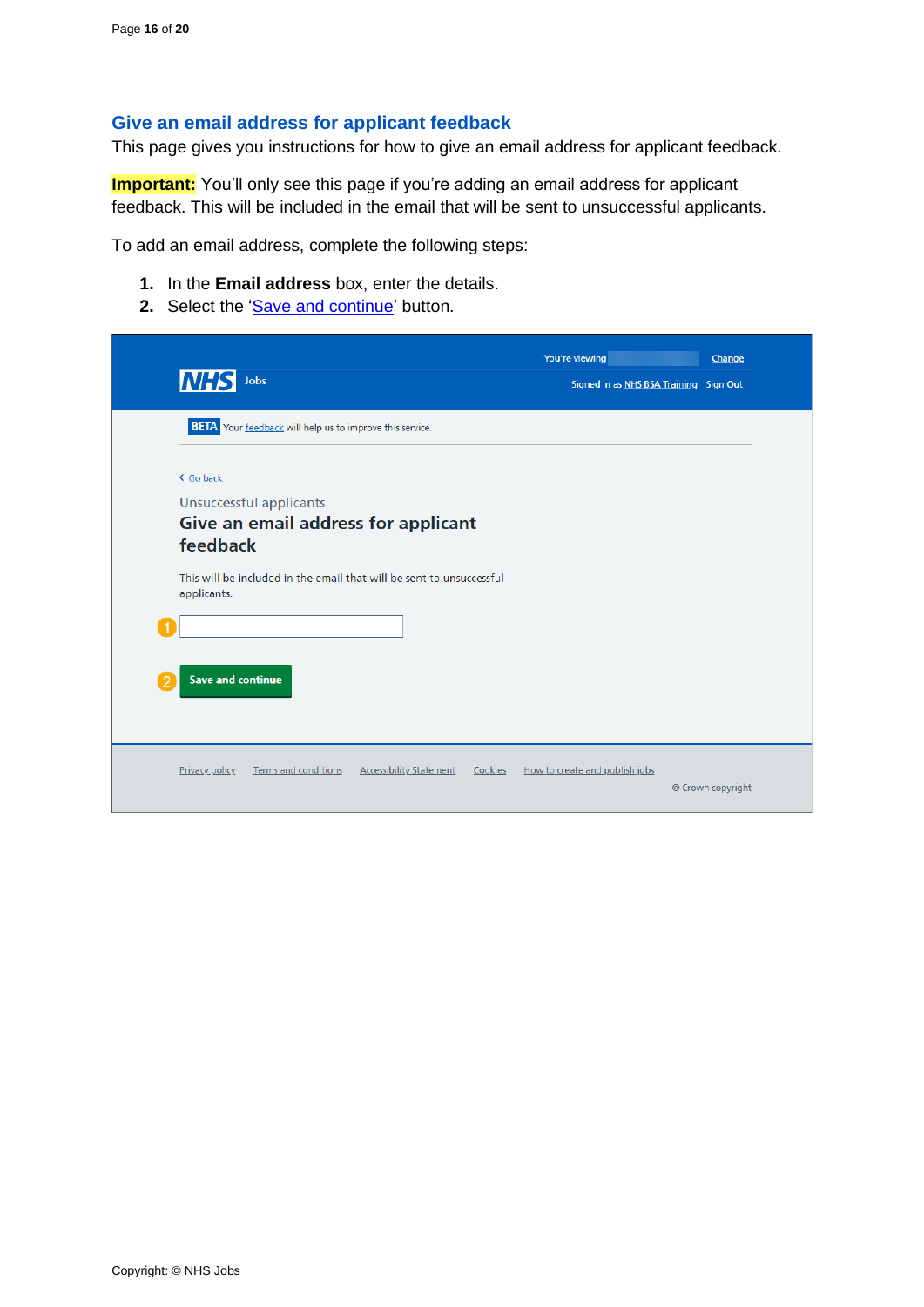## <span id="page-16-0"></span>**Are you sure you do not want to shortlist any applicants?**

This page gives you instructions for how to confirm you don't want to shortlist any applicants.

**Important:** You'll only see this page if you're not shortlisting any applicants for interview. If you choose to continue without shortlisting, you'll email your unsuccessful applicants. You can then reuse the information from this advert to create a new one.

- **1.** Select an answer:
	- ['Yes'](#page-9-0)
	- ['No'](#page-5-0)
- **2.** Select the 'Continue' button.

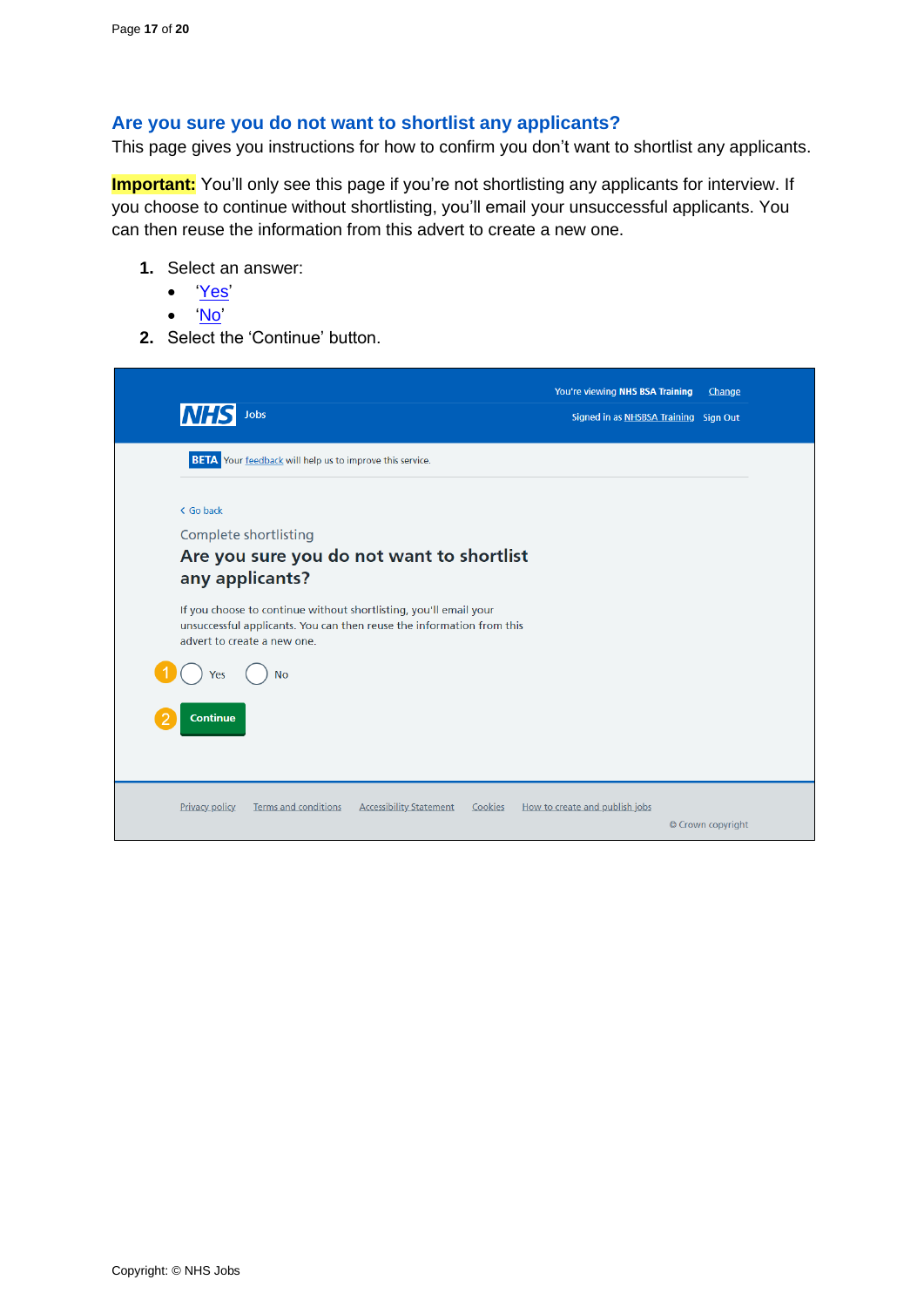## <span id="page-17-0"></span>**You've decided not to interview any applicants**

This page shows confirmation you've decided not to interview any applicants.

**Important:** You'll only see this page if you haven't shortlisted any applicants for interview. You'll now be asked to email unsuccessful applicants to let them know they have not been invited to interview.

To email unsuccessful applicants, complete the following step:

1. Select the ['Continue'](#page-16-0) button.

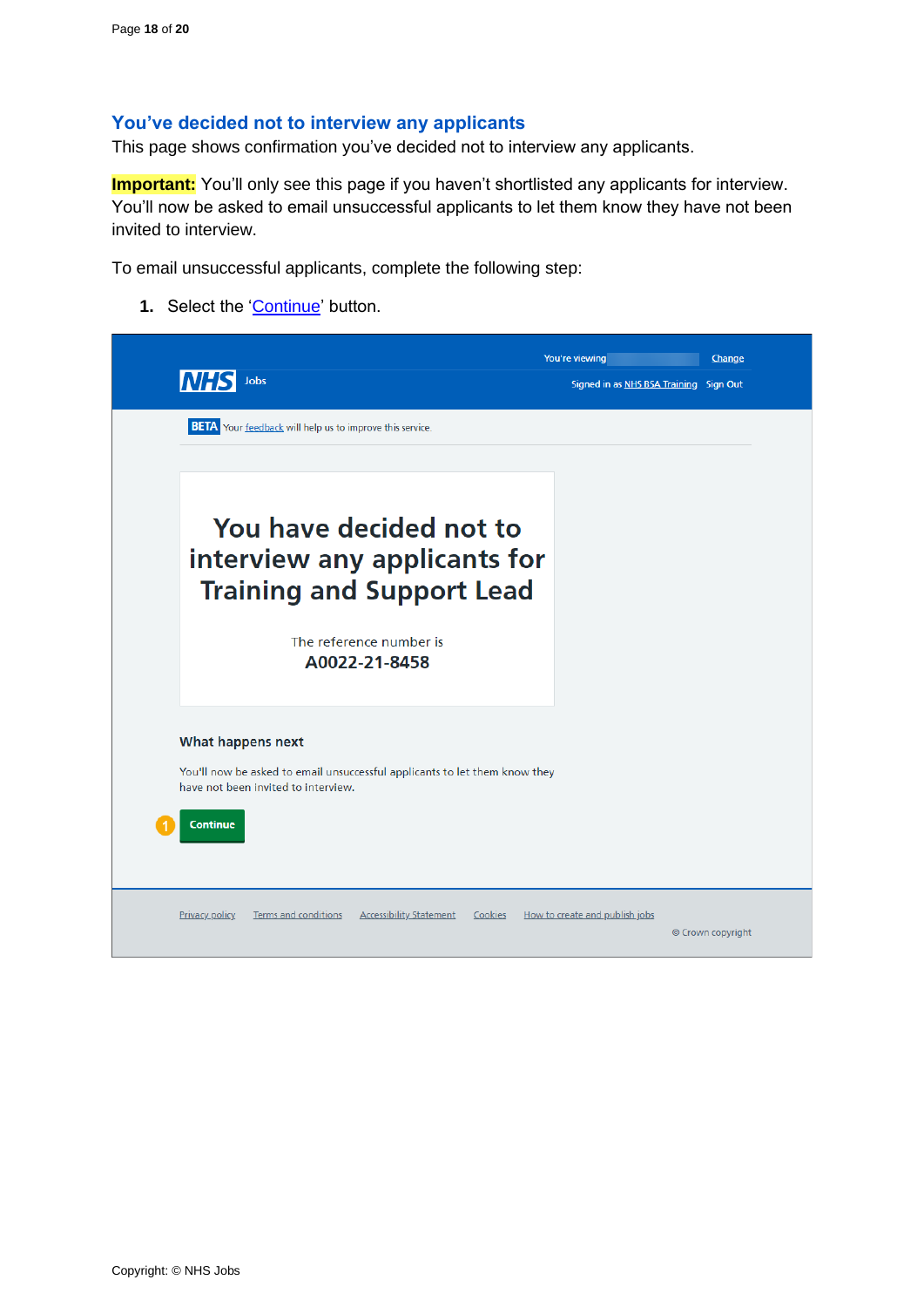## <span id="page-18-0"></span>**Email your unsuccessful applicants**

This page gives you instructions for how to email your unsuccessful applicants.

**Important:** In this example, there's 1 unsuccessful applicant. The applicant's first name, the employer's name, and job title are added to the email template automatically by the NHS Jobs service.

To email your unsuccessful applicants, complete the following steps:

1. Select the ['Send rejections'](#page-19-0) button.